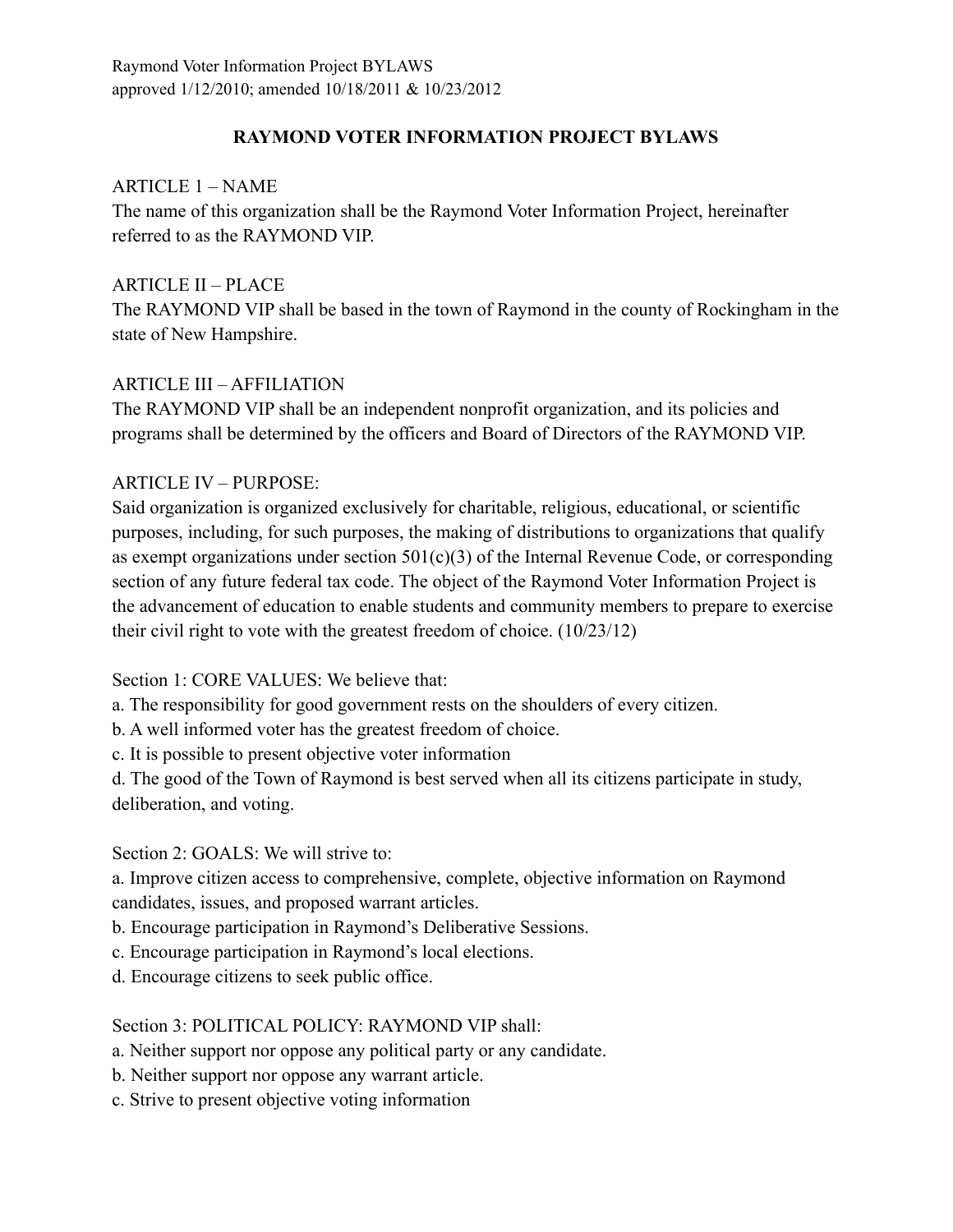Raymond Voter Information Project BYLAWS approved 1/12/2010; amended 10/18/2011 & 10/23/2012

# ARTICLE V – MEMBERSHIP AND PRIVILEGES

Section 1. There shall be two categories of members: a. Voting members shall be those registered Raymond voters who join the RAYMOND VIP and whose dues are current. b. Supporting members shall be all who choose to support the work of the RAYMOND VIP and whose dues are current.

Section 2. Rights and privileges of members:

a. Voting members shall have the right to vote at all RAYMOND VIP member meetings, and shall be eligible to hold office.

b. members shall possess all the rights and privileges of voting members except the right to vote or hold office.

# ARTICLE VI – OFFICERS

Section 1. Election, Qualifications and Term. The officers of the RAYMOND VIP shall be a president, a vice-president, a secretary and a treasurer. They shall be voting members of RAYMOND VIP and shall be elected biannually, to serve a two year term, to hold office until the close of the annual meeting at the end of their term or until their successors have been elected and qualified.

Section 2. The President. The president shall be the official spokesperson of the organization (or appoint a designee); shall have such powers of supervision and management as customarily pertain to the office; shall preside at all meetings of the organization; shall be, ex officio, a member of all committees except the nominating committee; may sign or endorse checks, drafts and notes in the absence of the treasurer; and shall perform such other duties as the board may direct. In the event of the absence, disability, relocation, resignation or death of the president, the vice-president shall assume the office; if the vice-president is unable to serve as president, the board of directors shall fill the vacancy from among the elected directors.

Section 3. The Vice-President. The vice-president shall serve in the absence of the President and shall perform such duties as the president and the board shall direct.

Section 4. The Secretary. The secretary shall perform such duties as customarily pertain to the office; shall maintain the membership files; shall count all votes, and shall affix and attest the seal of the RAYMOND VIP on any documents other than financial document.

Section 5. The Treasurer. The treasurer shall arrange for the annual matching of payments to invoices, balancing of income and expenses, and reporting of exceptions to the board by a certified public accountant; and at the direction of the board, maintain deposits in authorized financial institutions.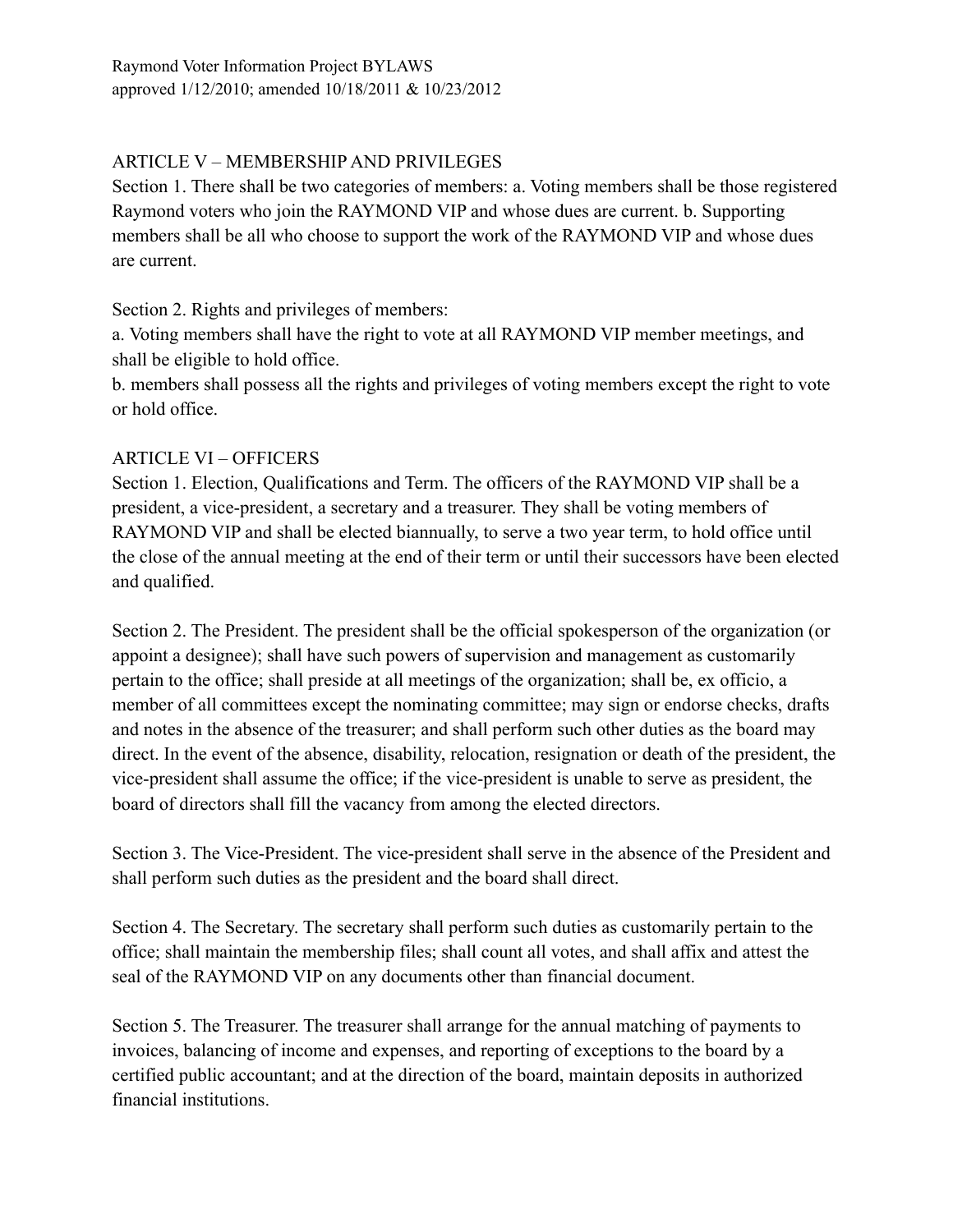# ARTICLE VII - Board of Directors

#### Section 1. Selection, Qualifications and Term.

The affairs of the RAYMOND VIP shall be managed and controlled by a Board of Directors, which shall include: the officers of the RAYMOND VIP, no fewer than one nor more than two member-at-large directors appointed by the elected members of the board, and one past president of the RAYMOND VIP, if available, appointed by the elected members of the board. The officers of the RAYMOND VIP shall also serve as officers of the Board of Directors. The members of the board of directors shall serve until their terms expire at the close of an annual meeting or until their successors have been elected and qualified. Vacancies other than the presidency may be filled by vote of the remaining members of the board.

#### Section 2. Powers.

The board shall manage and supervise the business, affairs and activities of the RAYMOND VIP. It shall have the power to appoint and create special committees as it deems necessary, including but not limited to an editorial board, and shall perform such other duties as are specified in these bylaws.

#### Section 3. Meetings.

At least three regular meetings of the board shall be held annually at such time and place as the board may determine.

#### Section 4. Absences.

In the event a member of the board is absent from two meetings in one fiscal year, without excuse, that office shall be declared vacant.

#### Section 5. Quorum.

A majority of the members of the board shall constitute a quorum. Any one or more members of the board may participate in a meeting by means of conference telephone or similar communications equipment allowing all persons participating in the meeting to hear each other at the same time. Participation by such means shall constitute presence in person at a meeting.

Section 6: (added 10/18/2011) Any possible conflict of interest on the part of any member of the Board, officer or employee of the Corporation, shall be disclosed in writing to the Board and made a matter of record through an annual procedure and also when the interest involves a specific issue before the Board. Where the transaction involving a board member, trustee or officer exceeds five hundred dollars (\$500) but is less than five thousand dollars (\$5,000) in a fiscal year, a two-thirds vote of the disinterested directors is required. Where the transaction involved exceeds five thousand dollars (\$5,000) in a fiscal year, then a two-thirds vote of the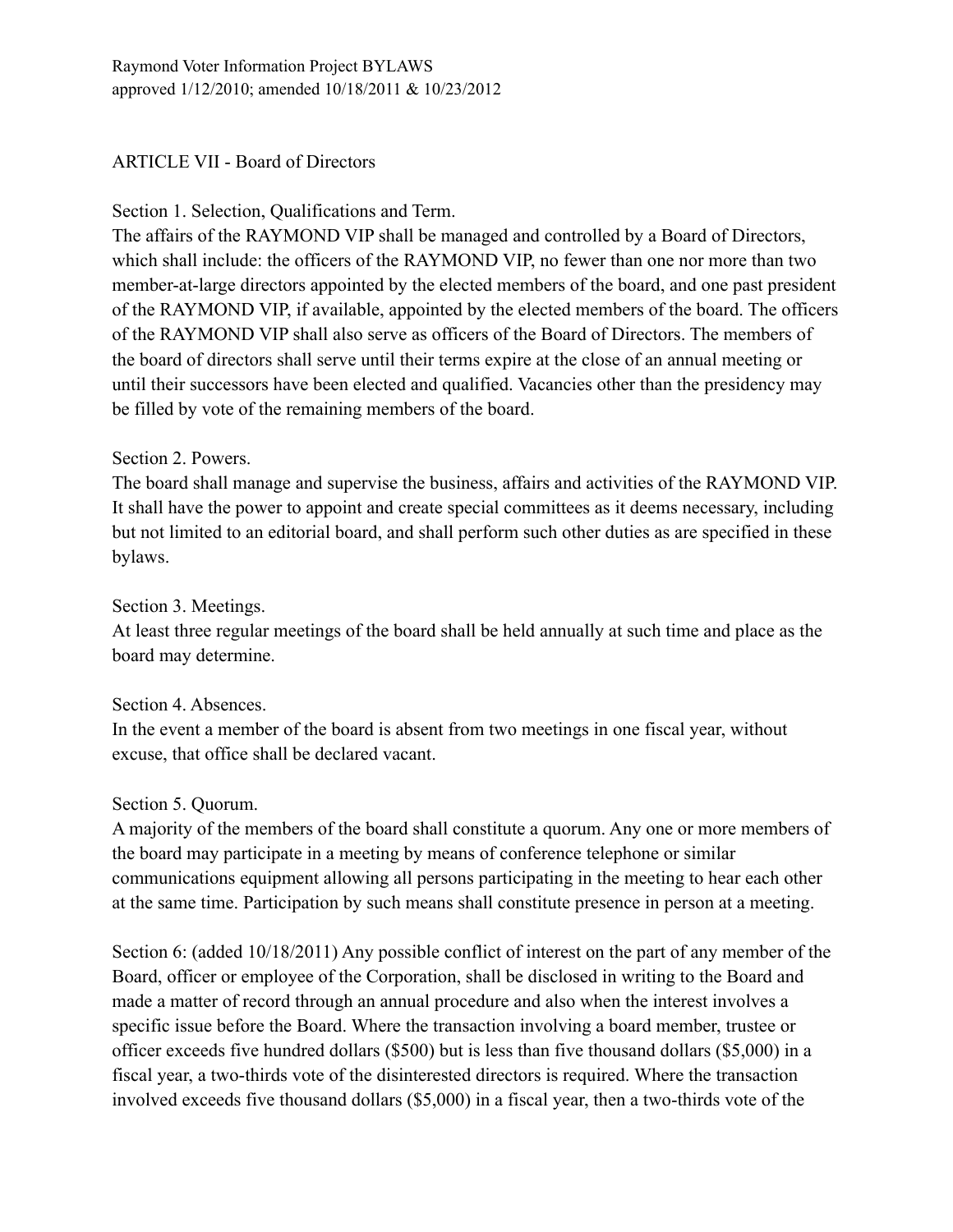disinterested directors and publication in the required newspaper is required. The minutes of the meeting shall reflect that a disclosure was made, the abstention from voting, and the actual vote itself. Every new member of the Board will be advised of this policy upon entering the duties of his or her office, and shall sign a statement acknowledging, understanding of and agreement to this policy. The Board will comply with all requirements of New Hampshire law in this area and the New Hampshire requirements are incorporated into and made a part of this policy statement. (10/18/2011)

# ARTICLE VIII - ELECTIONS

Section 1. The President, Vice-President, Secretary and Treasurer shall be nominated by the Nominating Committee of the RAYMOND VIP. Every effort will be made to retain at least one officer for a second term, to maintain continuity of the organization. Further nominations may be made by any member at the annual RAYMOND VIP meeting. The nominees must be approved by a majority of the members present at the annual meeting of the RAYMOND VIP.

Section 2. The first appointment of directors shall include one member-at-large director for a term of one year and one member-at-large director for a term of two years if two member-at-large directors are appointed. Member-at-large directors may be appointed for subsequent terms.

Section 3. A past President appointed by the board of directors shall serve a term of one year and may be appointed for a subsequent term.

# ARTICLE IX – NOMINATING COMMITTEE

The Nominating Committee shall consist of three (3) members of the Board of Directors, excluding the President, appointed by the officers and directors. The Nominating Committee shall draw up a slate of officers and directors to be presented to the RAYMOND VIP at its annual RAYMOND VIP meeting. Further nominations may be made by any member at the annual RAYMOND VIP meeting. Election shall be by ballot except that if there is only one nominee for an office it shall be by voice vote. A majority of those present and voting shall constitute an election.

## ARTICLE X - MEETINGS

## Section 1. RAYMOND VIP Meetings

The Board of Directors shall set the agenda and call the RAYMOND VIP meetings no less than biennially to hold elections for officers and directors and no less than annually to conduct any other RAYMOND VIP business.

## Section 2. Annual Meeting

a. Place, Date and Call. An annual meeting of the RAYMOND VIP shall be held in October at a time and place determined by the board at least one month prior to the date fixed in said call.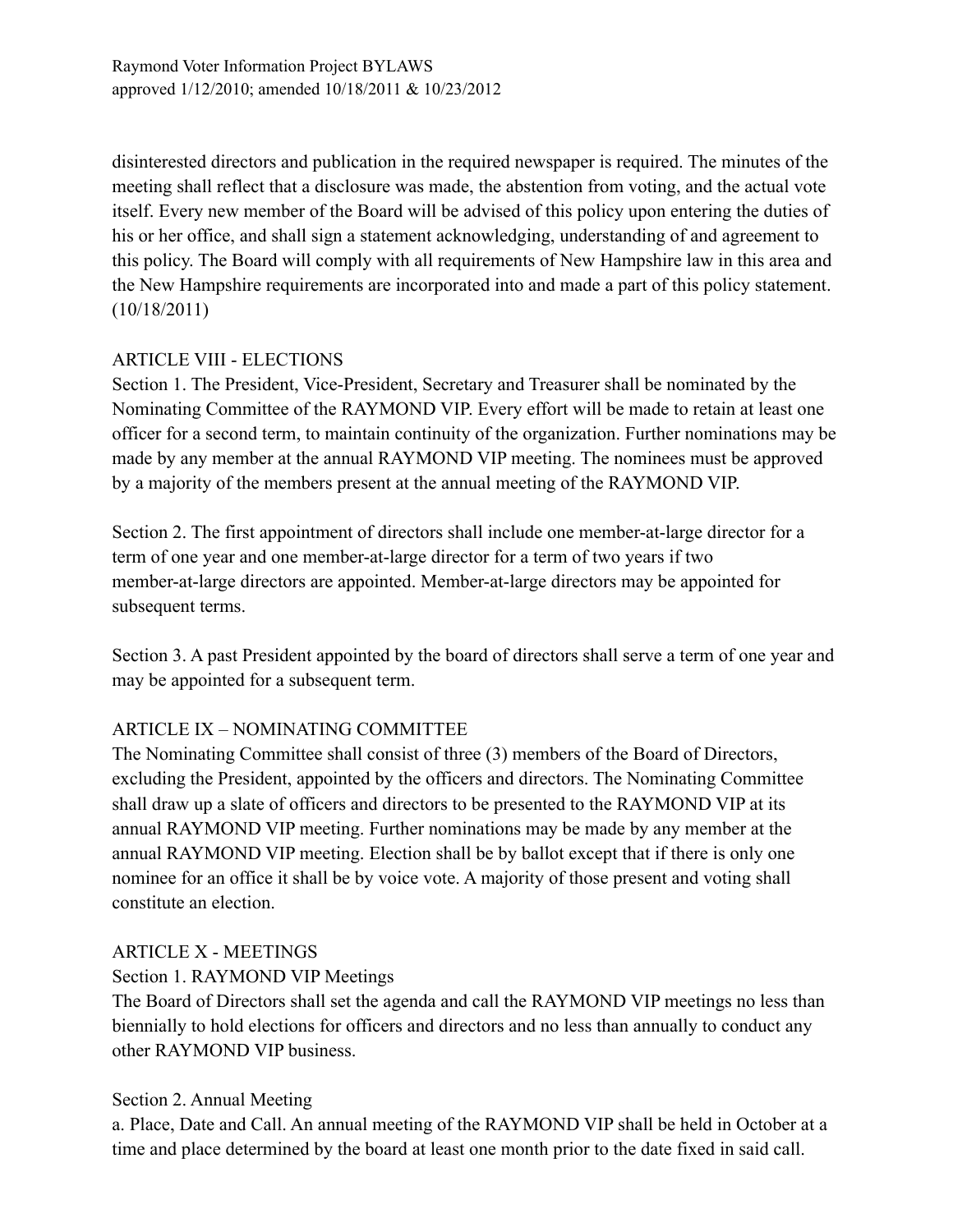Thereafter, the board may advance or postpone this date by not more than two weeks. A final call, giving the exact time and place of the annual meeting, shall be issued at least one week prior to its opening session.

b. Composition. Official membership counts shall be determined by the Secretary by September 30 of the year in which the annual meeting is held. The voting delegates to the annual meeting shall consist of all voting members in good standing and all members of the Board of Directors. c. Delegates' Qualifications and Voting. No delegate shall be entitled to more than one vote, and absentee or proxy voting shall not be permitted. Final determination of a delegate's qualifications or credentials shall be made by the Board of Directors.

d. Powers. The annual meeting shall adopt annual objectives, elect officers, adopt a budget and transact such other business as may properly come before it.

e. Quorum. Twenty percent of the possible number of voting delegates shall constitute a quorum.

#### Section 3. Board of Directors Meetings

a. Place, Date and Call: There shall be a minimum of three Board of Directors meetings each year on dates determined by the officers. All board members shall receive notice in writing and/or by e-mail, with an agenda, at least seven (7) days prior to the scheduled meeting date. b. Special meetings may be convened by the President, and must be convened by the President upon the written request of three members of the board, upon three - (3) days notice to all members of the Board. Special meetings may be conducted by electronic means, such as telephone conference call, video conferencing or e-mail. The use of electronic meetings shall be reserved for those issues needing a decision before an in-person meeting is scheduled. c. Quorum: Three fifths of the Board of Directors, excluding past presidents, shall constitute a quorum at any meeting, regular or special.

Section 4: The rules contained in the current edition of Robert's Rules of Order shall govern the organization in all cases to which they are applicable and not inconsistent with these bylaws.

## ARTICLE XI – FUNDING

Section 1. Fiscal Year. The fiscal year of the RAYMOND VIP shall be from July 1 through June 30 of each year.

Section 2. Financial Support.

The RAYMOND VIP shall draw its financial support from its members, and from donations. a. The amount of the annual per member payment shall be set initially by the founding members and thereafter may be adjusted by a three-fifths vote of those present and voting at each annual meeting.

b. Each member shall make payment to the RAYMOND VIP treasurer no later than September 30 for the following year in order to be considered a member in good standing who will be eligible to vote at the annual meeting in October of the year the dues were paid.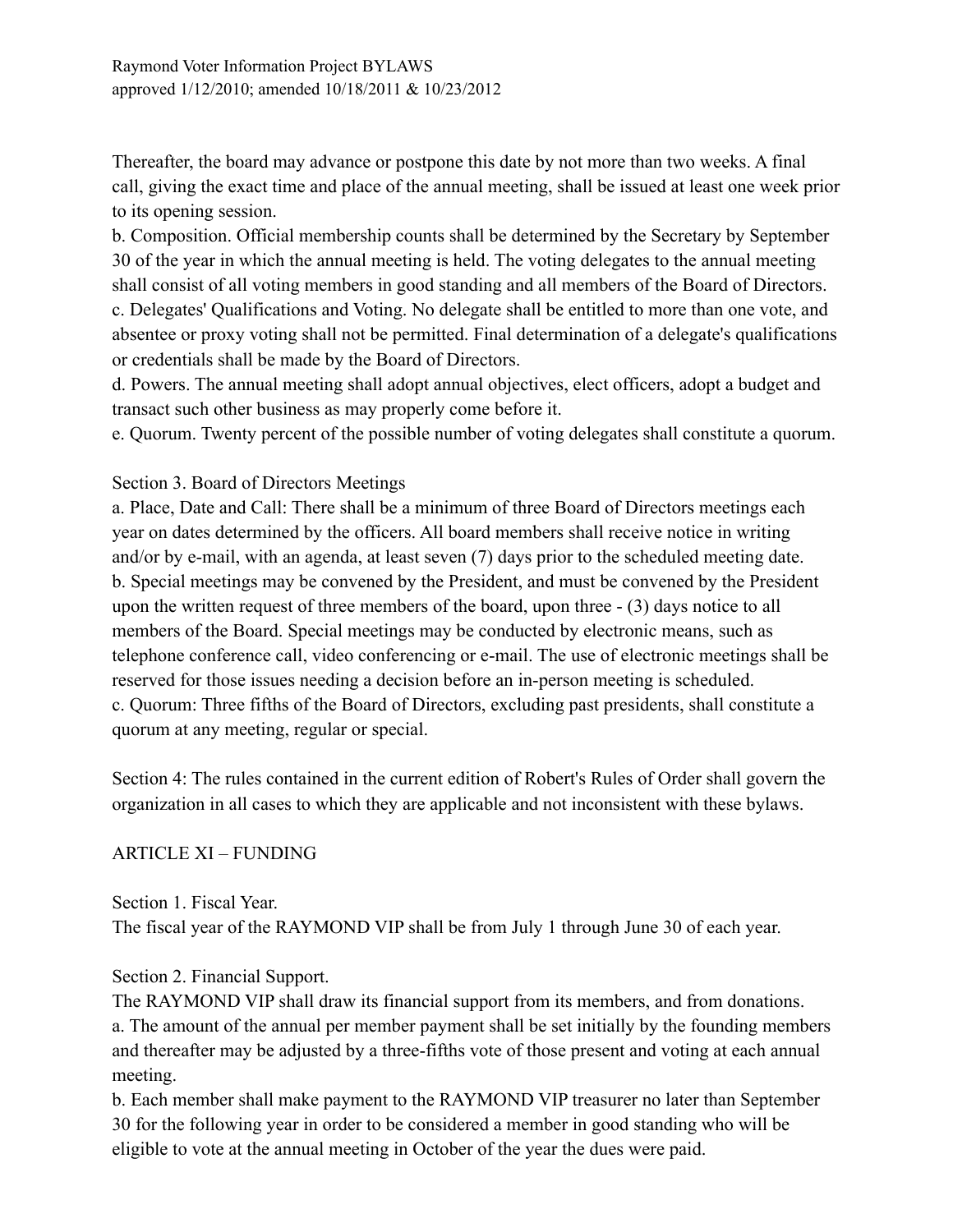c. When two or more members reside at the same address in a common household, the payment determined at the annual meeting shall be made for the first member; a payment equal to one-half the per member payment shall be paid for each other member.

d. The per member payment for a member who is a student shall be equal to one-half the per member payment amount. A student is defined as an individual enrolled either full or part-time in an accredited institution.

e. The per member payment for supporting members shall be the same as a through d above.

#### Section 3. The Budget

a. The board shall send to the membership, at least four weeks prior to the annual meeting, a proposed budget for the next fiscal year. A budget shall be adopted by a majority vote except that the per member payment shall be approved as provided in Section 2 of this Article. b. Budget Committee. The budget shall be prepared by a committee which shall be appointed by the board for that purpose at least three months in advance of the annual meeting. The budget committee shall consist of no fewer than three members including a chair and the treasurer. The majority of the members of this committee, including the chair, shall not be members of the board.

Section 4 The Distribution of Funds on Dissolution.

The provisions for disposition of the corporate assets in the event of dissolution of the corporation including the prioritization of rights of shareholders and members to corporate assets are: upon the dissolution of the organization, assets shall be distributed for one or more exempt purposes within the meaning of section 501(c)(3) of the Internal Revenue Code, or corresponding section of any future federal tax code, or shall be distributed to the federal government, or to a state or local government, for a public purpose. Any such assets not disposed of shall be disposed of by a court of competent jurisdiction in the county in which the principal office of the organization is then located, exclusively for such purposes or to such organization or organizations, as said Court shall determine, which are organized and operated exclusively for such purposes (10/23/2012) In the event of the dissolution of the RAYMOND VIP, all moneys, securities and property, real, personal or mixed, which the RAYMOND VIP has acquired by gift, bequest or otherwise, as well as all unexpended income from said moneys or property, and any other funds that may be owned or under the control of the RAYMOND VIP, shall be disposed of in equal shares to the existing public schools in Raymond, NH.

## Section 5. Financial remuneration.

No officer, member of the board of directors or member of RAYMOND VIP shall receive payment from RAYMOND VIP for services rendered to the organization. Reimbursements for expenses must be accompanied by a receipt submitted to the secretary-treasurer for expenses approved in advance by the Board of Directors. ARTICLE XII – BY-LAWS By-laws may be adopted, amended, or repealed by a two-thirds vote of the members present at any regular